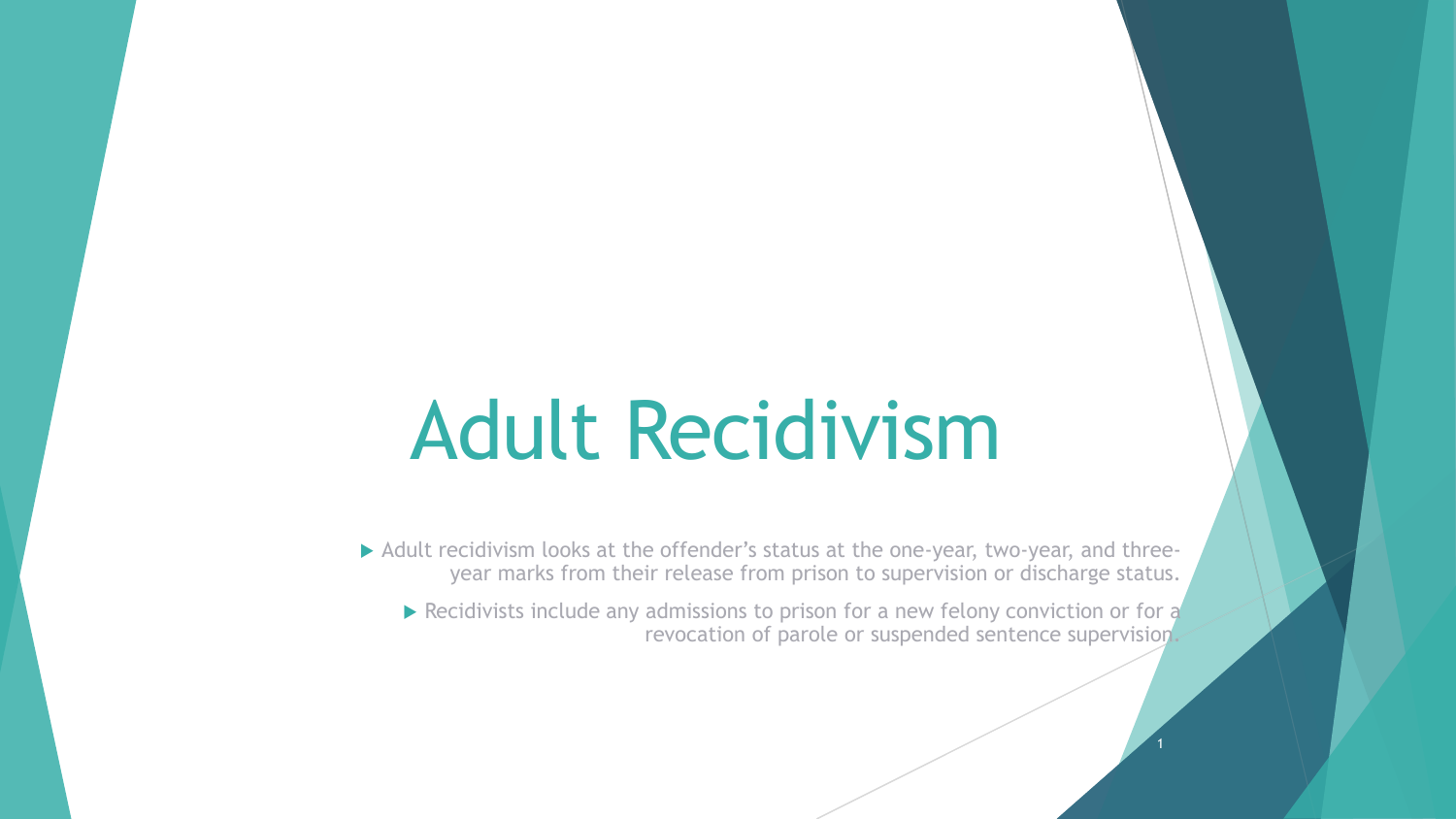## Adult Recidivism Historical Summary

Total Recidivists from 2004-2019



 $\leftarrow$  12 months  $\leftarrow$  24 months  $\leftarrow$  36 months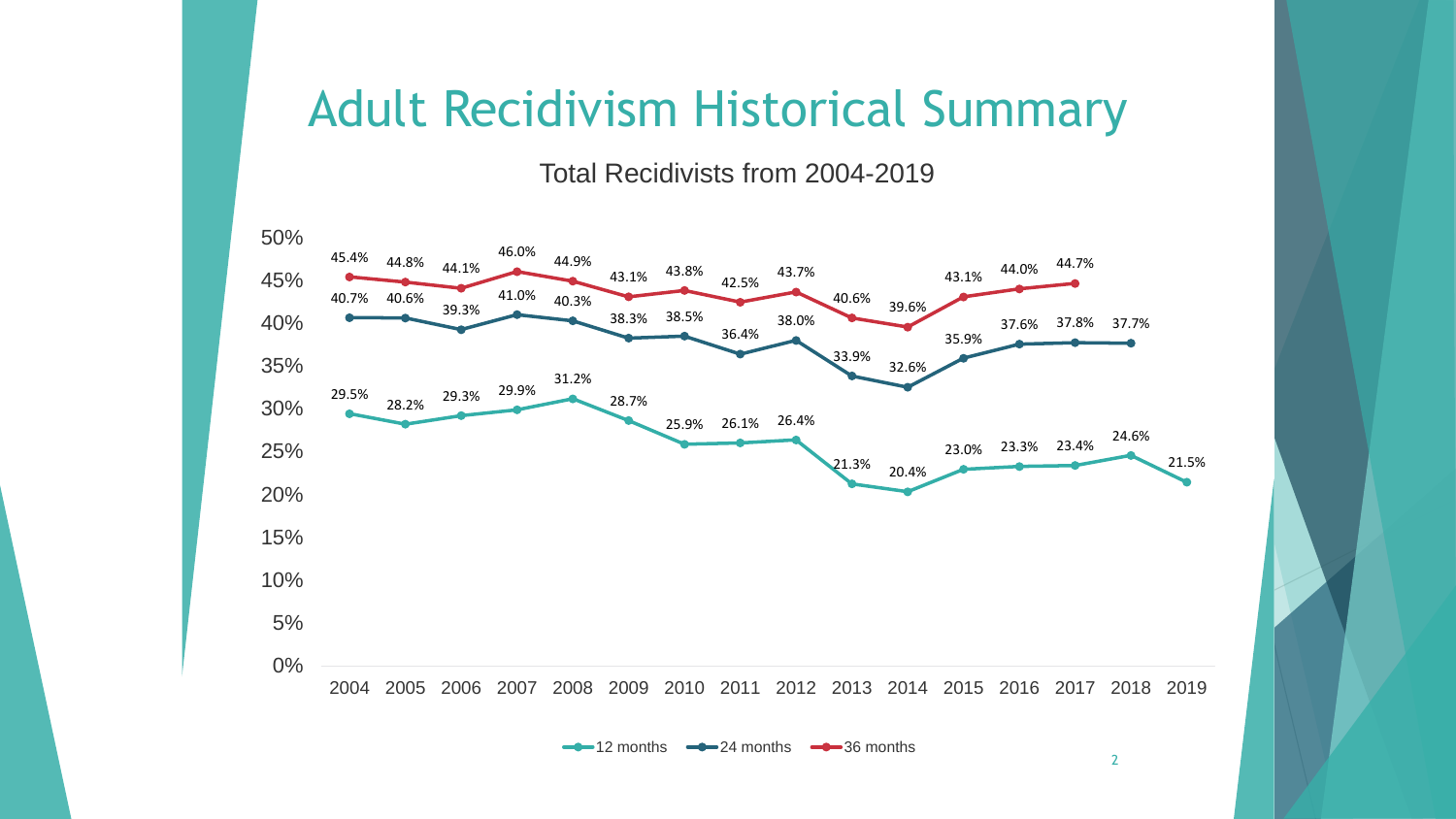## Adult Recidivism by Sex

Adult Male Recidivists from 2008-2019



3